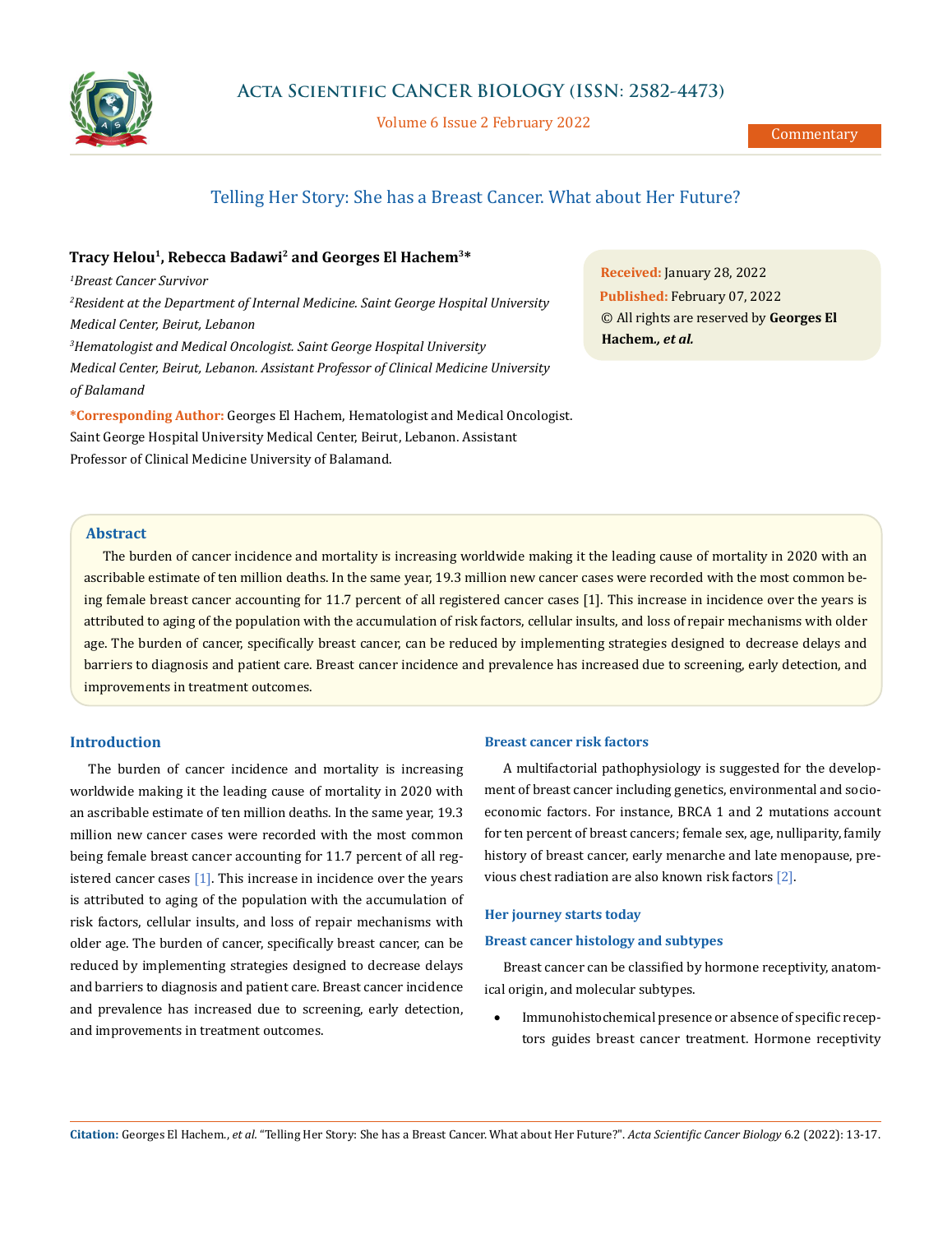represents the expression of progesterone and estrogen receptors (PR/ER) in malignant cells which are responsive to hormone blocking therapy; human epidermal growth factor receptor 2 (HER2) expression is amenable to targeted monoclonal antibodies. Around 12 percent of breast cancers do not express any of the above-mentioned receptors, termed triple negative breast cancer; this subtype tends to be of a more aggressive nature than others [2].

- Anatomical classification refers to ductal or lobular origin further categorized into in situ and invasive carcinoma. Ductal carcinoma in situ (DCIS) is more common than lobular carcinoma in-situ (LCIS). DCIS is then further subclassified based on tumor architectural features. Of the infiltrative breast cancer, 70-80 percent is accounted for by invasive ductal carcinoma (IDC). Infiltrating lobular carcinomas (ILC) are almost always ER/PR positive, occur bilaterally and more prevalent among post-menopausal women contrary to medullary breast cancer which is more prevalent in younger females with BRCA 1 mutation. Other less common subtypes include mucinous, tubular, Phylloides breast cancer, and mammary Paget which is an adenocarcinoma of areola and nipple [2].
- A new method for classification of breast cancer, molecular classification, was proposed in year 2000 by Perou and Sorlie. This divides breast cancer into five subgroups according to differences in gene expression: luminal A, luminal B, HER-2, triple negative (basal), and normal breast like. Molecular subtyping directs personalized and targeted treatments tailored to each patient, and detects differences in treatment response and metastatic pattern, further validating its diagnostic and prognostic advantage over older classifications [3].

#### **Breast cancer staging work-up**

A multidisciplinary approach is required for the diagnosis of breast cancer. Beginning with a complete personal and family medical history with targeted questions about familial ovarian/breast cancer and gynecological history of the patient, followed by physical examination  $[4]$ . Palpable breast masses in females do not necessarily denote malignancy; differential includes benign conditions such as cystic changes, fibroadenomas and intraductal papilloma. Clinical signs that direct towards a more malignant nature include 14

dimpling, excoriations, nipple retraction, and serosanguinous discharge. It is noteworthy to mention that 30 percent of patients with breast cancer will have a palpable mass [2].

The US Preventive Services Taskforce (USPSTF) and the American College of Obstetricians and Gynecologists (ACOG) recommend against monthly self-breast examinations. Clinical breast examination is recommended every one to three years by the ACOG, contrary to USPSTF and American Cancer Society who do not recommend clinical breast examination. Mammography screening is recommended by the USPSTF for all females aged between 50-74 years. Females with risk factors such as family history of breast cancer and BRCA mutations should start their screening regimen earlier than the general population (40-49 years of age) further emphasizing on the importance of screening programs for early, preclinical stage detection of breast cancer [2].

Imaging modalities include ultrasound (US), mammography, and MRI in select cases (such as dense breasts, familial breast cancer with BRCA mutations, evaluation of contralateral disease and presurgical biopsy planning) [4]. Reporting radiologic findings is usually done by the Breast Imaging and Reporting Data System, BI-RADS. Findings such as spiculations, irregular mass, microcalcifications, and lymphadenopathy are suggestive for infiltrating disease.

Following imaging identification of a breast mass, the next step is tissue biopsy which can be done by US-guided large-bore core needle biopsy, the preferred method, or obtained guided by MRI or as excisional biopsy. Tissue biopsy is essential for diagnosis, grading the disease and designing a treatment plan. Information from biopsy includes immunohistology (ER/PR/HER-2 expression), tumor grade (well differentiated grade 1 versus poorly differentiated grade 4), and oncotype DX breast recurrence score which provides information about risk of recurrence and the potential use of neoadjuvant chemotherapy  $[2]$ . Finally, breast cancer classification and staging should be made according to the TNM (tumor, nodes, metastasis) system set by the World Health Organization (WHO) and the American Joint Committee on Cancer (AJCC) further providing prognostic information [4].

#### **Management of early breast cancer**

Facing different levels of fear, stress, and anxiety after the diagnosis of breast cancer, patients require time and space to process

**Citation:** Georges El Hachem., *et al.* "Telling Her Story: She has a Breast Cancer. What about Her Future?". *Acta Scientific Cancer Biology* 6.2 (2022): 13-17.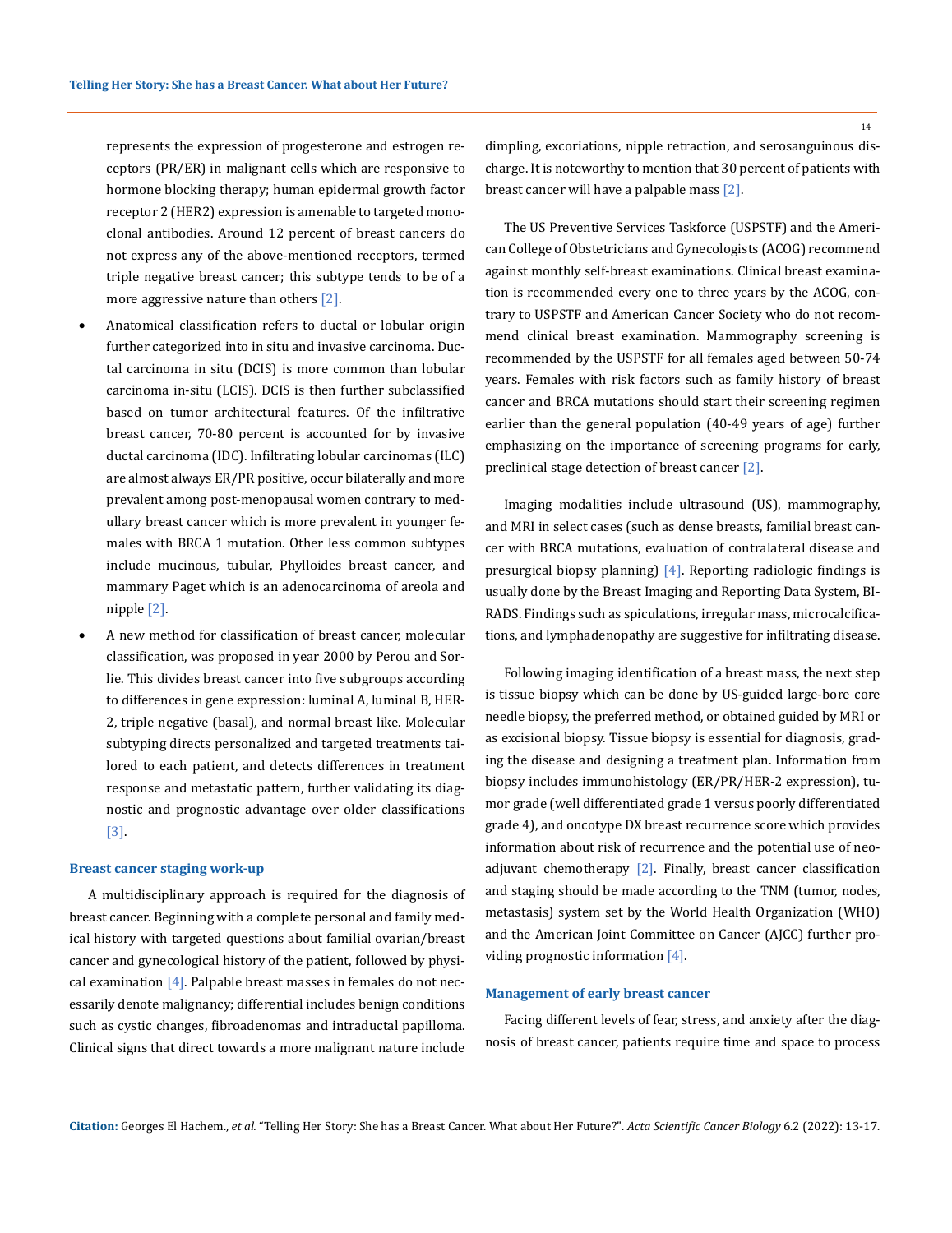and understand the information being given to them. Clinicians should address these issues, explain repeatedly and comprehensively management options, and involve the patient in decision making; thus, helping them to psychologically cope with their diagnosis and creating a ground for trust for the next step, treatment. A combination of local (radiation therapy (RT), surgery), systemic (chemotherapy, targeted therapy) and supportive measures are the cornerstone approach of early breast cancer treatment  $[4]$ .

Surgical options include lumpectomy (breast conserving surgery, BCS) and mastectomy with reconstruction. The main goal of surgery is to improve survival, achieve local tumor control and prevent regional recurrence. Regional lymph node status is a strong predictor of prognostic outcome in breast cancer; however, axillary lymph node dissection (ALND) does not come without its bag of risks namely lymphedema and nerve injury [5]. Sentinel lymph node biopsy (SLN), a minimally invasive method, is now the standard of care in radiographically and clinically node negative breast cancer. If the SNL shows evidence of metastatic disease, complete regional dissection remains a debate between clinicians whether it is of clinical benefit or not [2].

Radiation therapy (RT) is almost always used in breast cancer management be it before surgery (stage T2 or more), but more commonly after BCS. Adjuvant whole breast RT after BCS (also to axilla) reduces the ten-year risk of regional and distant recurrence by 15 percent  $[4]$ . Radiation therapy also plays a role in palliative care by minimizing pain of bone metastasis and neurologic deficits secondary to tumor deposits. Early radiation side effects include local erythema, breast discoloration and candida dermatitis; and on the long run pulmonary fibrosis and heart failure may ensue [5].

The choice of systemic treatment depends on the type and stage of breast cancer as well as multiple prognostic factors including but not limited to the age of the patient. Neoadjuvant chemotherapy usually with doxorubicin, cyclophosphamide and paclitaxel is indicated for locally advanced disease and triple negative breast cancer prior to surgery. Adjuvant systemic therapy, administered after surgery is based on hormone receptivity of the tumor, HER-2 status, and histology. Aromatase inhibitors (AI) and selective estrogen receptor modulators (SERMs) are used in hormone receptor positive and non-metastatic breast cancer. SERM's are used in premenopausal females whereas AI are used in post-menopausal patients. However, high risk females with PR/ER positivity, younger than 35 years with positive nodes and large tumors can benefit from AI's with ovarian function suppression (oophorectomy or gonadotropin releasing hormone agonist). Current guidelines for PR/ER positive breast cancer recommend the use of SERM's for five years followed by AI for five years. Tamoxifen is the most used SERM and can cause abnormal uterine bleeding with an increased risk of endometrial hyperplasia and carcinoma. As for AI's, they can cause accelerated bone loss so bone density monitoring is recommended with bisphosphonate use in select cases; AI induced arthralgias can be managed by NSAID's and physical therapy. HER-2 positive breast cancers are responsive to HER-2 receptor blockers such as trastuzumab. However, primary resistance is reported in 30 percent of patients and can reach up to 70 percent is secondary resistance. Side effects include heart failure so monitoring left ventricular ejection fraction is mandatory. Finally, triple negative breast cancer is treated by a combination of chemotherapeutic agents as they do not have endocrine receptivity [2].

#### **Telling her story: Today and tomorrow**

Being diagnosed with Breast Cancer in my  $7<sup>th</sup>$  month of pregnancy was an incredibly shocking experience, not only for the coming baby girl but for her 2 sisters in front of me, five and four years old.

Should I live enough to see my girls growing? To teach them how to be strong and independent women? To tell them how to mend a broken heart?

Will my future be a couple of days? A year? Do I have the hope of life again? The whole strip of my life runs in front of me with a waterfall of tears. Deeply soaked in tears, so many questions and ideas are pounding and bothering me.

I remember sitting across the desk of my Oncologist Dr. Georges El Hashem being told that I have a stage 3 breast cancer HER-2 positive and consequently would need 8 sessions of chemotherapy, mounting to 6 months of treatment. After that, I will have to undergo mastectomy, followed by 30 radiotherapy sessions and 12 sessions of chemotherapy. Then, after completion, I would still have to 2 years of periodic checkups by X-rays, blood tests and scans (PET, CT's, MRI's).

Obviously, I was scared at first, but it didn't take long for the anger and fear to start fading away. I never considered giving up and never gave up any thought of losing the battle.

15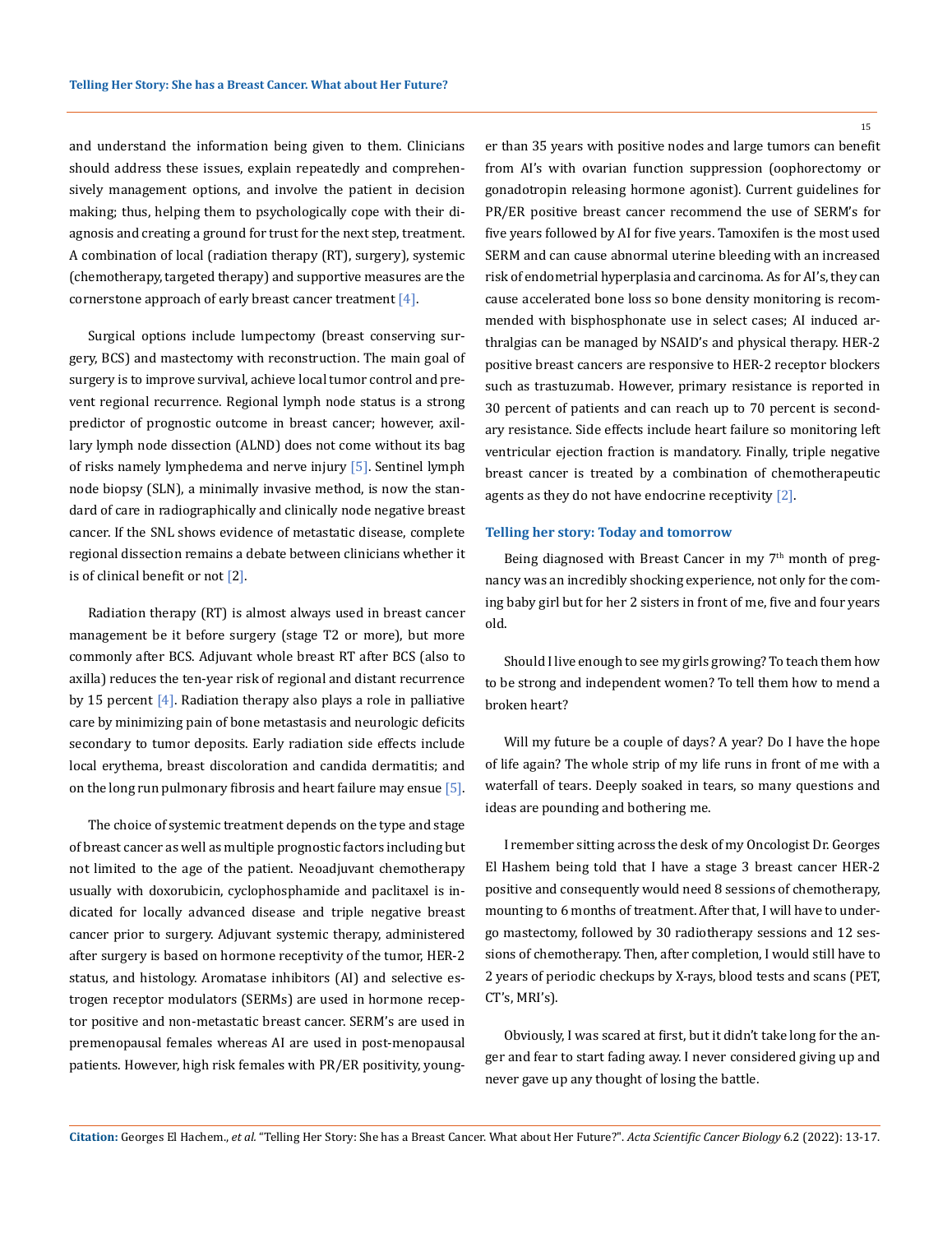Joy, anger, sadness, happiness, bliss, grief, loosing hair... It's all temporary.

I chose to be strong and to fight with my positive character knowing that it's not going to always be easy; some days I had to endure more and push harder to keep on going.

I am surviving cancer with a smile and with perseverance and fighting attitude. No matter what it is going to take, I am here stronger than ever even knowing that every session will be a little bit harder than the one before it.

We always fear the unknown, and to me it was cancer. But with my fighting spirit and positivity and for my little girls, I made it here despite the side effects and fallouts.

"You never know how strong you are until being strong is the only choice you have". Beating cancer was my battle, and this battle exactly showed me how strong I am. I have lived by this quote since the beginning and I passed it well, strong, positive much more thankful and grateful.

At the beginning I had to tell my daughters what I'm going through, like taking a poisonous medicine making me sick and causing my hair to fall. I will be always in pain and tired, I will gain or lose some weight for unknown reason. I will also face some eating problems such as not feeling hungry, trouble swallowing, that's why I will need some time to rest. I will be absent spending countless hours in hospital but no matter what my love to you will make me stronger and will give me strength I need to push myself to the finish line.

The chemotherapy treatment went smoothly without major side effects as spoken, thanks to my oncologist for the supplementary medicine I was given before and after every session; masking the feeling of nausea and vomiting but that did not mean that I was okay. Cancer forced me to deal first with no breastfeeding to my baby girl, I suffered a lot of pain spending many nights crying. Cancer forced me to deal also with diarrhea because of Taxotere (Docetaxel). Dizziness, loss of appetite, changes in fingernails, as well as losing part of my body, my hair, wearing a wig, pretending not to be sick, menopause feelings so soon, infertility, and that's just naming a few.

But instead of staying in bed, I chose to make some changes in my life. I started taking belly dancing classes and it supplied me with energy and enthusiasm. I also started to work out since the steroids I was taking gave me some extra weight and that made me happy. Nothing could stop me from doing what I love to do, I even continued going to my job every single day.

All this time, I wear positivity in my soul, my faith was and always shall be strong. I always had a sense of humor. When people ask me how I got through my journey, I tell them you must have an incredible support system, which I thankfully had. My Husband and my girls were my rock, without forgetting my lovely sisters, my parents and parents in law, my whole friends. I am blessed I had and still have this support system in my life. Also, without forgetting my doctor and the always encouraging nurses' team who were always smiling, encouraging, filling me with hope and faith for a better future. I was humbled by how many amazing, loving people I was surrounded by; never a day did I feel lonely or neglected.

Eight sessions of Chemotherapy went by well; it is now time for my surgery. I decided to have bilateral mastectomy with immediate breast reconstruction surgery.

It hurts. It was so difficult with my baby girls. I couldn't open my arms first, but with exercise started to loosen. It was not easy, but it passed. It was not a normal surgery, a part of my body left me with no feelings and that was extremely difficult.

At that time, I just wanted to get the surgery over with and to remove the breast that was home to my tumor and to move on.

A range of emotions circled me around this period. Of course, I feel grateful for making it to this point, but I also felt sadness for the loss of my breasts and the feeling of femininity and motherhood that comes along with. I didn't realize at the time the fact that that the surgery had left me with scars, implants, and lack of nipples and that I would mourn my breasts for a long time. Every time I see my scars, I realize how much I suffered with pain, how much I went through to reach where I am today. It will forever tell my survival story which I am proud of. My scars are the sign that I have been a brave fighter, not to mention my conviction that nothing happens but for a reason. No matter how hard we try to avoid things or change them, what is meant to be will always find its way.

**Citation:** Georges El Hachem., *et al.* "Telling Her Story: She has a Breast Cancer. What about Her Future?". *Acta Scientific Cancer Biology* 6.2 (2022): 13-17.

16